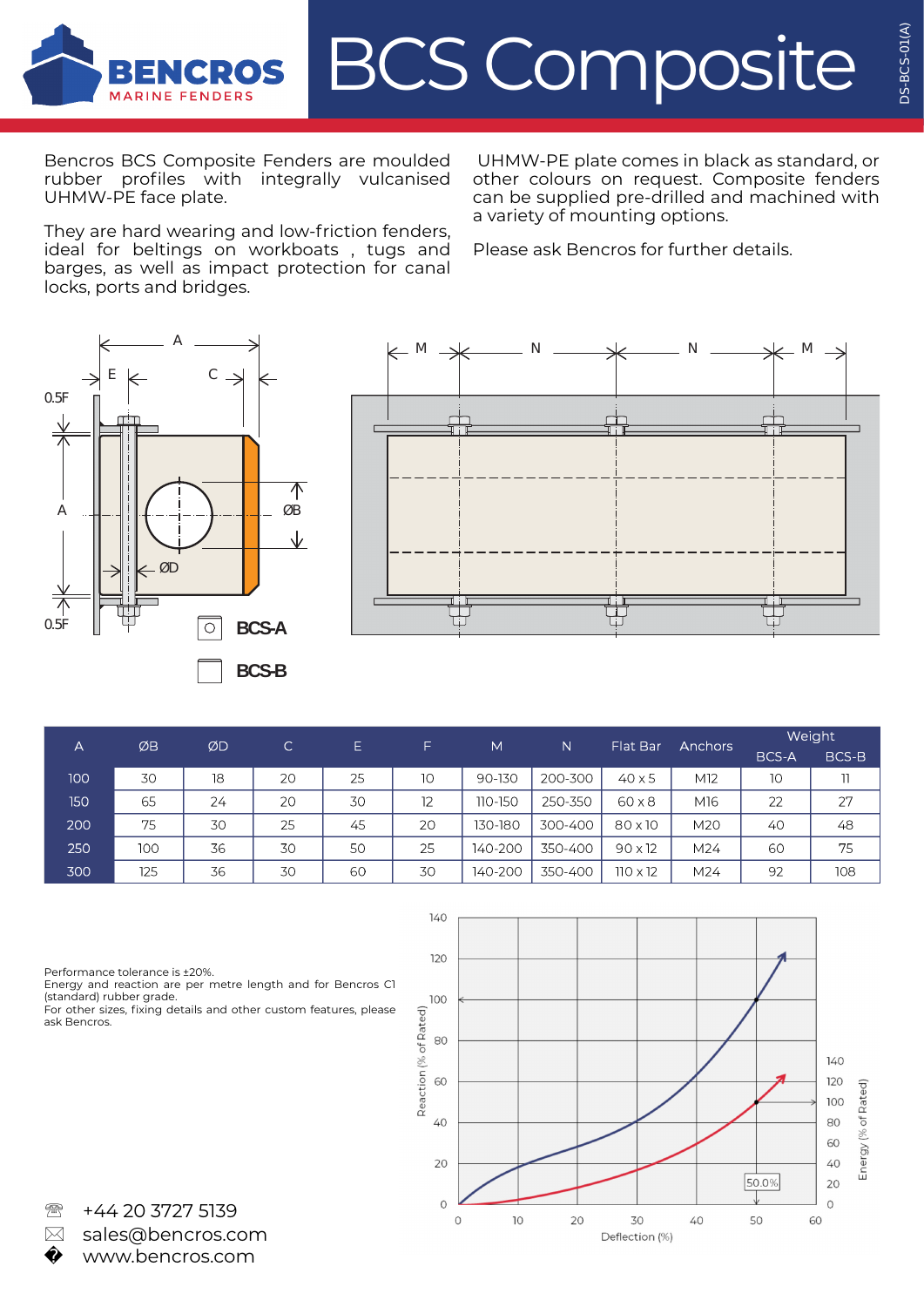

Bencros BCT Composite Fenders are moulded rubber profiles with integrally vulcanised UHMW-PE face plate.

They are hard wearing and low-friction fenders, ideal for beltings on workboats , tugs and barges, as well as impact protection for canal locks, ports and bridges.

UHMW-PE plate comes in black as standard, or other colours on request. Composite fenders can be supplied pre-drilled and machined with a variety of mounting options.

Please ask Bencros for further details.





| А   | ØB  | C. | ØD | Ε  | F  |     | M       | N       | Flat Bar      | <b>Anchors</b>  | Weight |       |
|-----|-----|----|----|----|----|-----|---------|---------|---------------|-----------------|--------|-------|
|     |     |    |    |    |    |     |         |         |               |                 | BCS-A  | BCS-B |
| 80  | 42  | 10 | 18 | 25 | 6  | 60  | 90-130  | 200-300 | 30x5          | M <sub>12</sub> | 5.4    | 7.0   |
| 100 | 45  | 10 | 18 | 25 | 8  | 74  | 90-130  | 200-300 | $40\times5$   | M12             | 8.4    | 11    |
| 120 | 62  | 12 | 24 | 30 | 10 | 88  | 110-150 | 250-350 | 50x6          | M16             | 12     | 16    |
| 150 | 110 | 15 | 24 | 30 | 12 | 110 | 110-150 | 250-350 | $60 \times 8$ | M16             | 20     | 25    |

Performance tolerance is ±20%.

Energy and reaction are per metre length and for Bencros C1

(standard) rubber grade. For other sizes, fixing details and other custom features, please ask Bencros.



**图 +44 20 3727 5139** � sales@bencros.com www.bencros.com